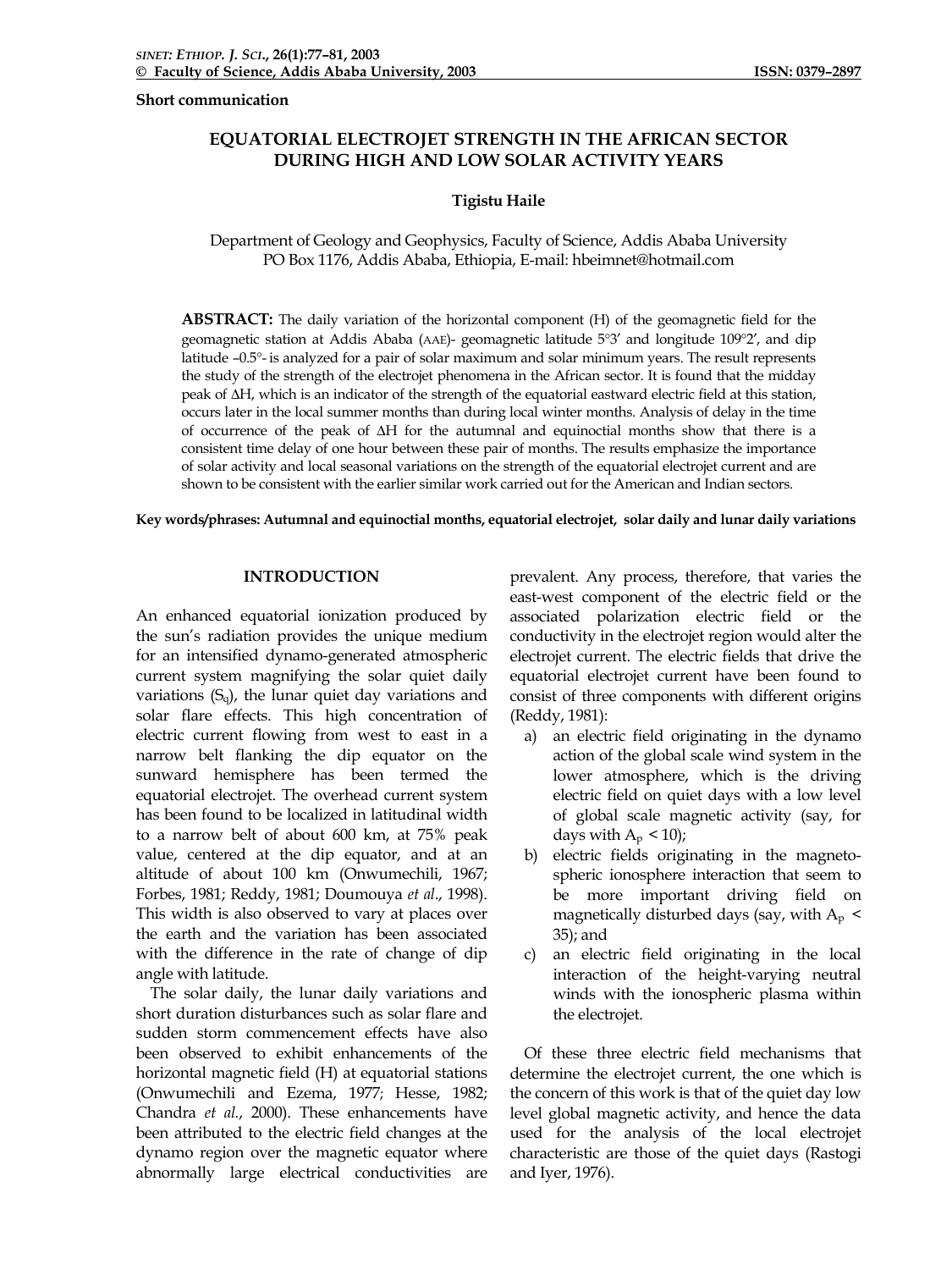## **METHODOLOGY**

The daily range, *i.e*. the difference between the midday mean and the midnight mean of the geomagnetic field on a given quiet day, has been used to study the phenomenon of electrojet variations. These variations in the geomagnetic field observations at ground stations are reflective of the variations in the intensity of the electrojet current. The deviation in amplitude of H from the smooth continuation, on the global scale, of the geomagnetic field through the electrojet region is used as an indicator of the electrojet strength. The electrojet component of the daily range in geomagnetic field is maximum at the dip equator.

 The geomagnetic disturbance effects on the horizontal component have been established to be associated with the changes in the overhead currents. The largest changes in H (as well as in D) have been shown to occur at approximately the same time as the maximum of the ring current effects. This has led to the conclusion that ground horizontal component changes over the midnight value, which are taken as references to find ∆H, could be used as an indication for the strength of the electrojet current (Patil *et al*., 1990a; Rastogi, 1976). Following these observations, if ∆H is the incremental change in the horizontal component (H) of the surface level geomagnetic field with reference to the quiet day night time level of H, then, an abnormal increase of day time ∆H which is confined predominantly to the equatorial latitudes have been taken as manifestations of the presence of electrojet current and the amplitude of ∆H as the strength of the electrojet.

 The method adopted here for deriving the electrojet strengths  $(\Delta H_{ei})$  is identical to the one adopted by Patil *et al*. (1990b) for low solar activity years. Consequently, the electrojet have strictly been used to describe those events in which ∆H is positive at the low latitudes.

 The seasonal variations in the geomagnetic component of ∆H are reflective of the latitudinal movement of the so-called  $S_q$  focus. In the northern hemisphere, the focus lies near 35°N between February and July, and shifts equator ward to 27°N during autumnal equinox and northward to 45° in November and December (Tarpley, 1973), with complementary behavior occurring in the southern hemisphere. This seasonal variability in the current focus is reflected as the latitudinal shifts in the electrojet axis resulting in the seasonal variations in the geomagnetic field intensity observed at the ground.

 Rastogi and Patil (1992) have analysed ground magnetic data from the American and Indian sectors (Huancayo and Trivandrum, respectively). This paper presents equivalent analysis performed for the data from the Addis Ababa geophysical observatory, and the result represents that of the African sector.

 The Addis Ababa Geophysical Observatory is one of the seismological and geomagnetic recording stations near the equator. It has been established following the recommendation of the Comité Scientifique Pour l'Organisation de l'Anéé Geophysique Inteernationale (CSAGI) during its meeting in Rome, 1954 for a geomagnetic station near the magnetic equator (Geophysical Observatory, 1995). Geomagnetic observation that started in January 1958 has been going on almost uninterrupted since then. The station represents one of the first geomagnetic stations to collect geomagnetic data close to the dip equator (geomagnetic coordinates: φ = 5°18'N, λ = 109°12' E; dip latitude -0.5° S, and altitude of 2442.5 masl).

 The illustration given in Figure 1 and Table 1 give the relative positions of the geographic, geomagnetic, and dip equators of the magnetic observing stations compared in this work. The three stations – Huancayo, Addis Ababa and Trivandrum – thus represent the three sectors, the American, the African and Indian sectors respectively, on or close to the dip equator and the effect of the equatorial electrojet along this line is believed to be the same apart from local time and other data biases.

**Table 1. Equatorial geomagnetic observatories with coordinates and magnetic field parameters considered in this work.** 

| Observatory | Code       | Geog.<br>Lat.   | Geog.<br>Long. | Н     |  |                        |
|-------------|------------|-----------------|----------------|-------|--|------------------------|
|             |            | Deg.            |                | nТ    |  | Deg                    |
| Huancayo    | <b>HUA</b> |                 | 12.1°S 75.3°W  | 27225 |  | 985 1 9°N              |
| Addis Ababa | AAE        | $90^{\circ}$ N  | 38.8°E         | 36075 |  | $407$ 0.5°N            |
| Trivandrum  | <b>TRD</b> | $8.5^{\circ}$ N | 77 0°E         | 39896 |  | $-232$ 0.6 $\degree$ S |

### **ANALYSIS OF DATA**

Published hourly values, of five quietest days of the month, of H recorded at the Addis Ababa magnetic observatory for the years 1990 and 1994, representing solar activity maximum and minimum years, respectively, have been used in this work. With geographic latitude of 9°01′ N, geographic longitude 38°45′ and dip latitude -0.5° (Fig. 1) the Addis observatory is clearly a low latitude station within the direct influence of the equatorial electrojet, and hence changes in electrojet behavior are expected to be reflected in changes in ground magnetic observations and specially on the H component.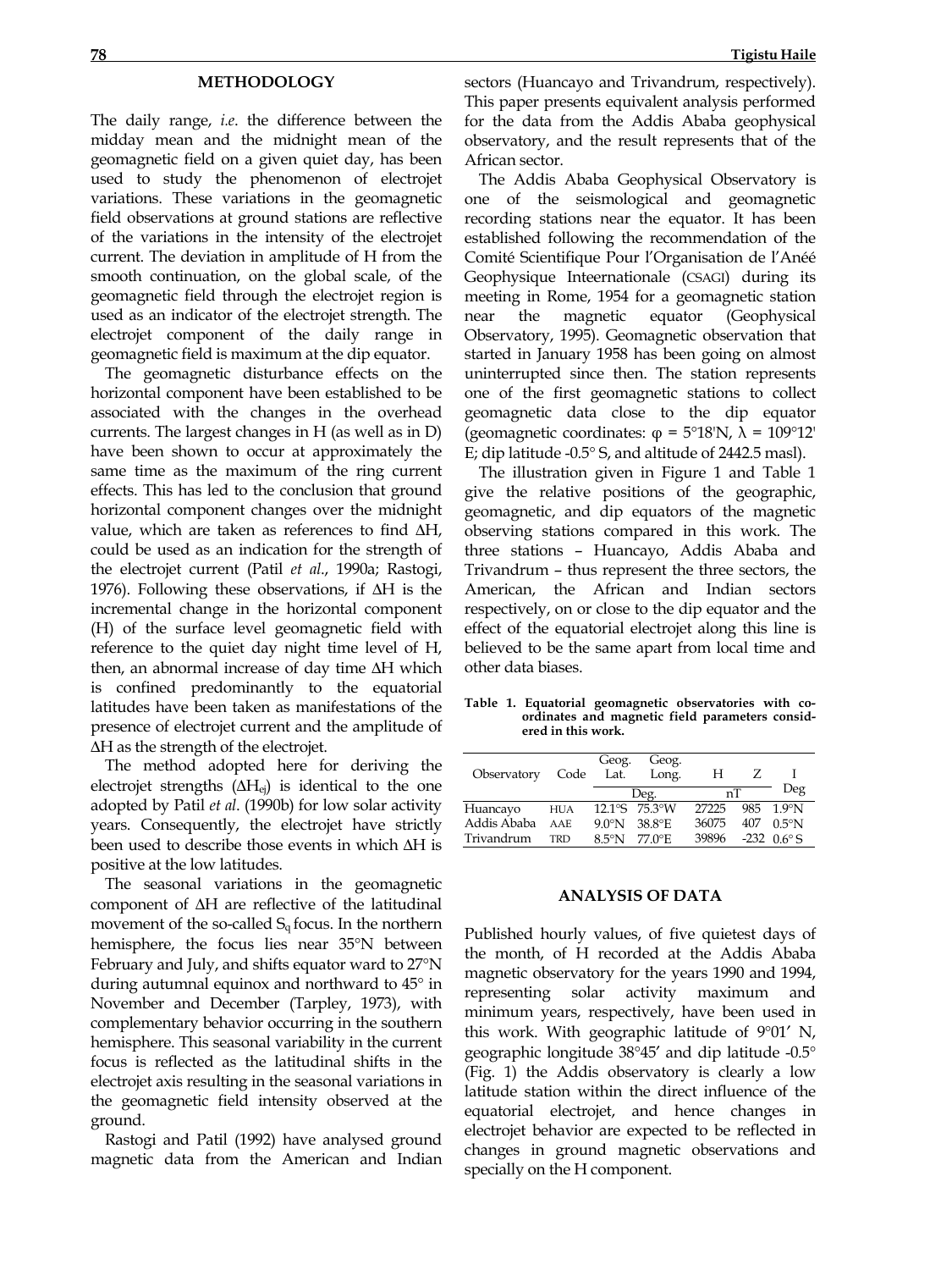.



**Fig. 1. Location of geographic, geomagnetic, and dip equators and the magnetic observatories used in this work.** 



**Fig. 2. Seasonal average daily variations of H at Addis Ababa during low (1994) and high (1990) solar activity years.**

The average values of H for quiet days  $(A_p < 10)$ of each of the months of 1990 (R12 = 142) and 1994  $(R12 = 30)$  were used for the analysis. The daily range of H,  $(\Delta H)$ , usually defined with midnight value as the base value, is the parameter used to describe the electrojet strength. The months of the year are grouped in to three (Lloyd Months) as follows:

- 1. The summer months (J- Months); May, June, July and August
- 2. The equinox months (E- Months): March, April, September and October
- 3. The winter months (D- Months); November, December, January and February

For the comparison of results we refer the reader to the corresponding figures for behavior of geomagnetic fields for stations of low latitudes over the Indian and American Sectors published by Rastogi and Patil (1992).

Similarly, analysis of a series of quiet-day ground magnetic data by Fambitakoye and Mayaud (1976a; 1976b) and Fambitakoye *et al.*  (1976) has enabled the approximate determination of the apparent centre of the equatorial electrojet. The centre has been found to lie about 40 km north of the dip equator, however without discernible seasonal dependence on the true electrojet centre.

Our results as presented below, however, show a northward and equator ward motion of the centre as observed in the seasonal average daily variation of H at a particular place. This result is in agreement with the one reported by Rastogi and Patil (1992) for the American and Indian sectors.

### **RESULTS AND DISCUSSIONS**

In Figure 2, the seasonal average daily variation of H at Addis Ababa during the high solar activity year (1990) and the low solar activity year (1994) is given. It is seen that the daily range of H at Addis Ababa was larger during the J-months than during the local winter D-months. This result is compatible with the one obtained by Rastogi and Patil (1992) for Trivandrum, a station which is in the same geographic hemisphere as Addis Ababa. The maximum of ∆H was again later during local summer months than during local winter months. These variations in the amplitude of ∆H with seasons can be attributed to the seasonal movement of the  $S_q$  foci northward and equator ward in a given year (Gupta, 1973; Forbes, 1981) (see the discussions in the introductory part of this paper). As expected, the midday values of ∆H are seen to be consistently smaller during the solar minima year of 1994 than during solar maxima year 1990 by about 50 nT, for all the seasons, with a somewhat larger difference for the local summer Jmonths.

The relative time difference in the peak of ∆H between the characteristic months is given in Figure 3. The figures clearly present the delay in the time difference of ∆H between the autumnal and equinoctial months to be one hour and this, we believe, is a more precise time shift than that reported as two hours for the American and Indian sectors.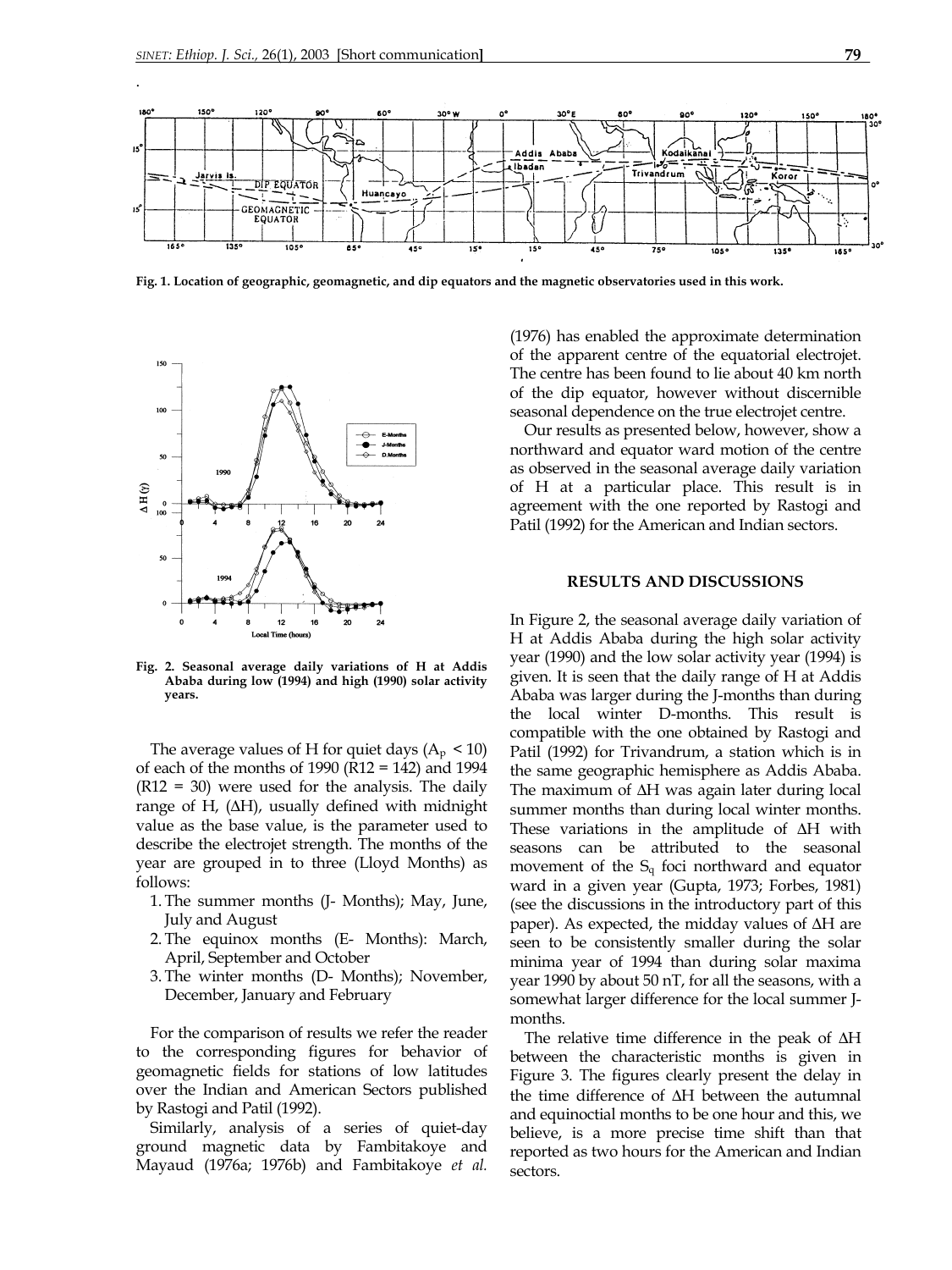

**Fig. 3. Average daily variations of H at Addis Ababa during the high solar activity year 1990 for the autumnal and solocital months**.

The seasonal variations in the time of daily maximum ∆H for Addis Ababa can be observed in Figure 4. The figure gives the average ∆H values of each month for the high solar activity year 1990 around midday. From the figure, it is seen that the peak value of ∆H occur earliest around (1000 hours LT) in October and later (1300 hours LT) in January, with the irregular month to month changes in between. This time difference of two hours is similar to the ones obtained by Rastogi and Patil (1992) for both Huancayo and Trivandrum with the difference in the time of peak associated to the local summer and winter months. This result from Addis Ababa data also shows the dependence of the intensity of the equatorial electrojet current on local seasonal conditions and verifies the fact that the strength of the electrojet is weaker during local winter months than during local summer months.

The figures in the result of Rastogi and Patil (1992) [see Fig. 2], show the same trend observed in this study but in the discussion of their results the statements they gave is opposite to what was shown in their figures.

#### **CONCLUSIONS**

Ground recorded magnetic data from the Addis Ababa geomagnetic station, a dip equatorial station, has been used to study the diurnal, seasonal and solar activity effects on equatorial electrojet strengths in the African sector. Consistent

with the results obtained by other investigators for the American and Indian sectors, the strength of the current is found to vary both seasonally, following the movement of the electrojet current foci, and diurnally following local Suns radiation conditions.





#### **ACKNOWLEDGEMENTS**

This work was carried out while the author was visiting the International Centre for Theoretical Physics (ICTP) to which he is a Regular Associate, through a grant from the Swedish International Development Cooperation Agency (SIDA). The work was conducted under the supervision of Prof. S. Radicella, Head of the Aeronomy and Radio Propagation Laboratory, ICTP, and Dr. J.O. Adeniyi. The author also acknowledges, Dr. Oliver Obrou, a research colleague from Cote D'Ivore, for the many useful discussions on geomagnetic phenomena and for his instruction on graph-plot software.

#### **REFERENCES**

- 1. Geophysical Observatory (1995). Geomagnetic Data. Vol**.** 6**,** 1990–1994. Bulletin of the Addis Ababa University Geophysical Observatory. AAU Printing Press, Addis Ababa, Ethiopia.
- 2. Chandra, H., Sinha, H.S.S. and Rastogi, R.G. (2000). Equatorial electrojet studies from rocket and ground measurements. *Earth Planets Space.* **52:**111–120.